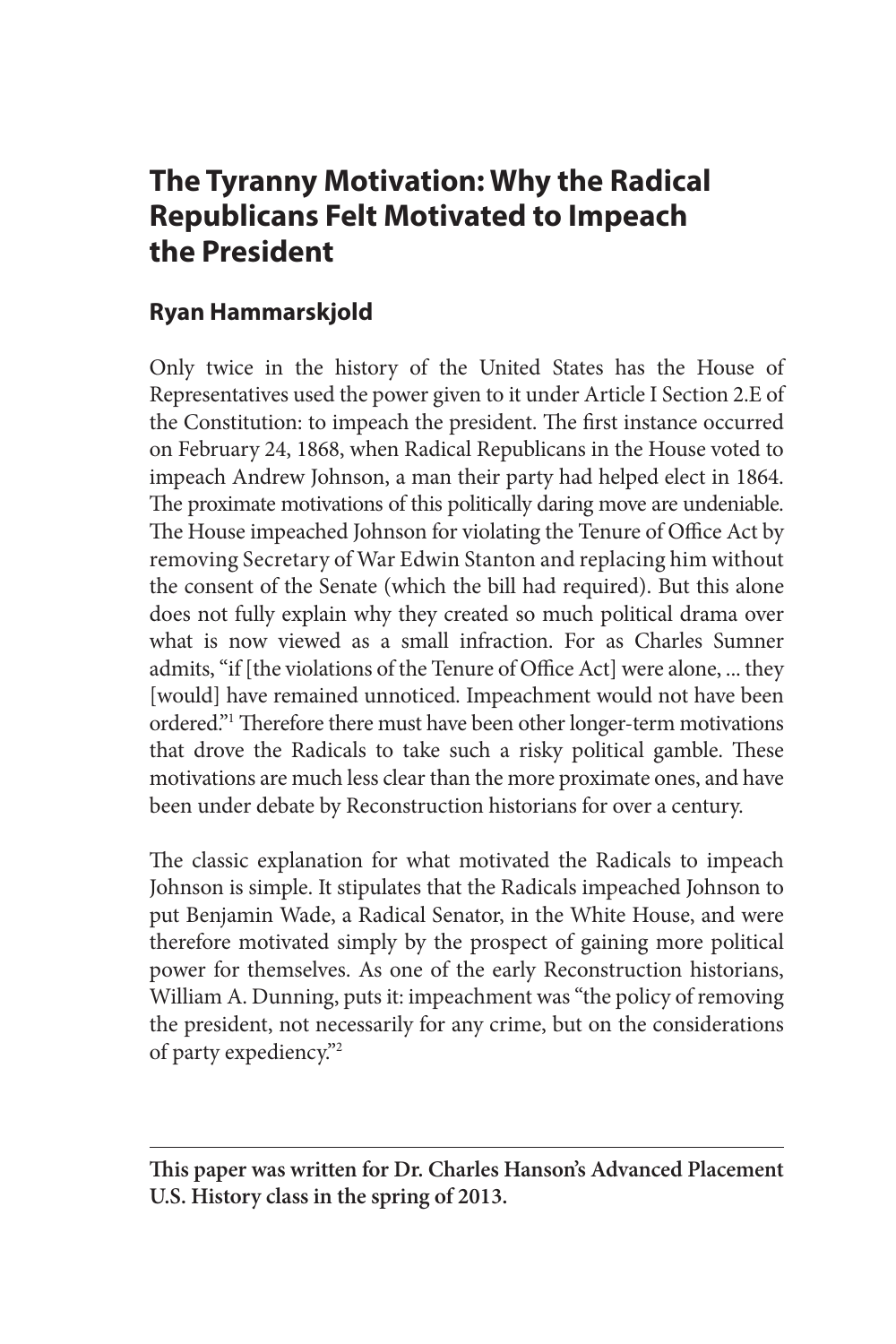However, after the Watergate scandal in the 1970s, historians including Michael Les Benedict began to view the Johnson impeachment in a different light. They have found that in the eyes of many Radicals, Johnson was the one who had been trying to gain more powers by interfering in congressional affairs, and thus had to be impeached to protect the public from a tyrant.3

There are two reasons the Radicals felt that Johnson was getting too repressive. First was the unprecedented number of vetoes he used to obstruct Radical legislation. The second was his implementation of executive orders that nullified the laws of the Congress. There is sufficient evidence to show that not only did he act in such a way, but also that many of the Radicals interpreted these actions as evidence of despotism.

### **The Partisan Element**

While there was more to the impeachment decision than pure partisanship, it would be naïve to argue that the lure of gaining more political power did not influence the Radicals' decision at all.

It is undeniable that with Johnson impeached, the Radicals stood to gain much more power. First there is the issue of who would become president if Johnson were removed. As Johnson had become president only after Lincoln was assassinated, his successor would be the president pro tempore of the Senate, Benjamin Wade. Historians such as Raoul Berger see Wade as "a dyed-in-the-wool Radical."4 Thus, if Johnson had been impeached, the White House would immediately have fallen into Radical hands, far increasing their political power. It is hard to believe that such a factor did not at all figure into the Radicals' calculations.

Not surprisingly, in the opinions of Johnson and the Democrats, the quest for power alone motivated the Radicals to take up such a harsh measure. The *Pittsfield Sun*'s editorial on the impeachment trial best represents the opinions of the Democrats. In the paper, the writers claim that they see no reason why the president had to be impeached. They point out how even Republican legal scholars like Chief Justice Chase find the impeachment to have no constitutional or legal grounds.<sup>5</sup> In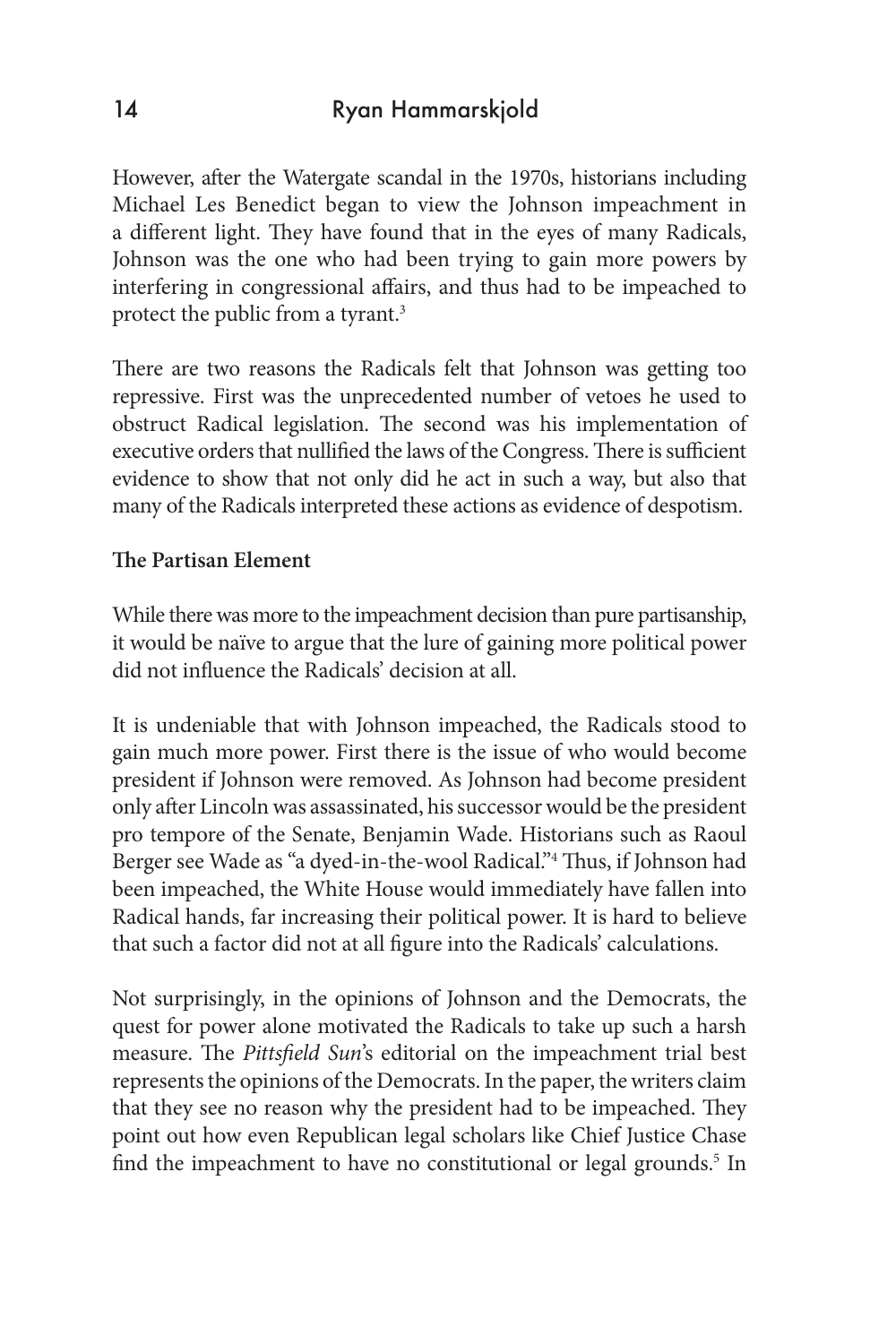their opinion, the impeachment came out of a deep-seated hatred of the president and the Radicals' own "personal ambition."6 The editorial obviously has its own political motivation, being from a pro-Johnson paper, but the fact that the editors feel so disgusted by the proceedings suggests that the Radicals must have been conducting themselves in a manner that seemed politically motivated.

More telling than the biased opinions of the Democrats are the opinions of some of the Radicals themselves. Fast-forwarding a little, when the impeachment trial eventually came to a close, seven Radicals joined the Democrats in voting to acquit the president, and the impeachment failed by one vote. James Grimes, one of those seven Radicals, wrote the leading opinion explaining why he voted to acquit. In it he says that he has seen no reason that the president should be impeached, other than his political differences.<sup>7</sup> In this way, Grimes implies that his fellow Radicals must have been motivated by political power because, to him, there was no other motivation. What makes his claims most compelling, though, is that he had no political motivation to make them. In fact, his political convictions would have served as a temptation to say quite the opposite, and to help remove his political rival.

Whether one examines Democrat or Republican dissent from the impeachment, then, one cannot deny that impeachment was at least partly a political calculation. However, the Radicals certainly acted on additional concerns beyond their own desire for power.

#### **The Over-Use of the Veto Power**

The Radicals denounced Johnson's abuse of power in the unprecedented (at that time) number of vetoes he used to try to block their legislation. The president of course has the right to veto; however, in Johnson's time, the veto was considered to be a power that must be used sparingly. Johnson, on the other hand, vetoed a total of twenty-nine bills in less than four years in office.<sup>8</sup> This number would seem insignificant by today's standards (FDR vetoed a total of 635 bills), but if he is compared to his predecessors, he dwarfs them. Andrew Jackson, who was himself hated for his use of the veto power, came in a distant second with a total of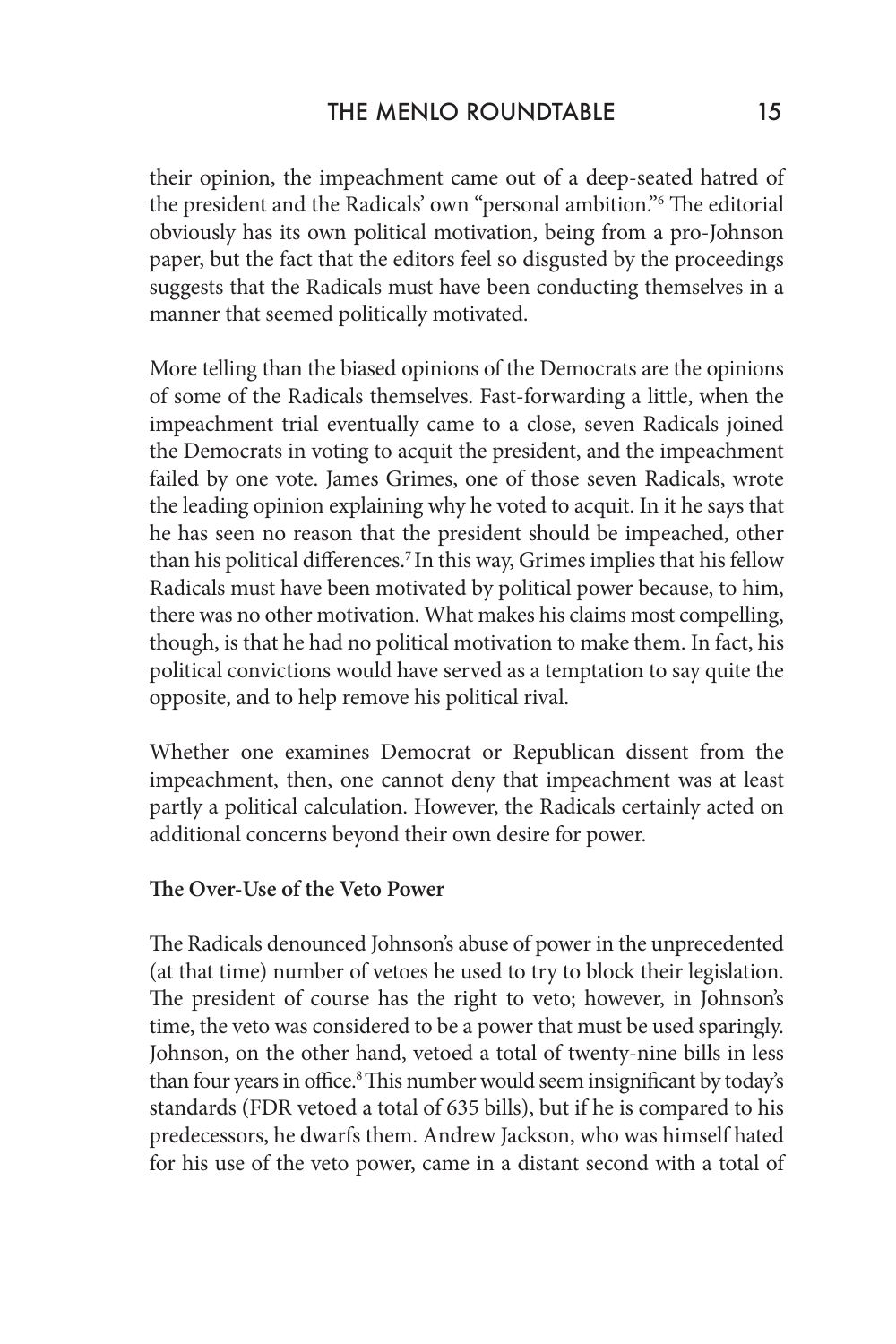twelve vetoes in eight years.<sup>9</sup> Even for a president who sat in office with two unfriendly Houses of Congress, his total is unmatched, as both John Quincy Adams and Millard Fillmore (the only two presidents in a similar situation) didn't veto a single bill.<sup>10</sup> While all these facts are interesting, the more important consideration is how the Radicals like Charles Sumner actually saw these vetoes.

As part of the impeachment trial, Charles Sumner, a Radical Senator from Massachusetts, was chosen to write the leading opinion for conviction. In it he listed the reasons that he and his fellow Radicals voted to convict the president. One of the important transgressions he finds in Johnson's presidency is his use of the veto power. He specifically states "the veto power conferred by the Constitution as a remedy for ill-considered legislation, was turned by him into a weapon of offence against Congress and an instrument to beat down the just opposition."<sup>11</sup> So to Sumner, the Radicals were really the victims of Johnson's bullying through the veto power. Two things make this opinion important in analyzing the Radicals' view on Johnson's vetoes. First, he acknowledges the counter argument by stating that this power is in the Constitution. His concession that the veto power exists also implies that Johnson must not have been using it in an appropriate way. Secondly, he is speaking for all those who voted for conviction, all of whom were Radicals, suggesting that at least a majority of Radicals in the Congress must have held this opinion as well.

#### **The Nullification of Congress's Laws**

After the 1866 midterm elections in which the northern electorate returned a super majority of Radical Republicans to both the House and Senate, Andrew Johnson's veto power ceased to be an obstacle to Radical aims. The president continued to thwart Congressional aims by adopting policies in the executive branch that ran contrary to the laws enacted by Congress. The Radicals interpreted Johnson's actions as infringing on the rights of the legislative branch by invalidating their laws. The two best examples of Johnson's interference in Congressional affairs are in the implementation of the Reconstruction Acts and the creation of the Freedmen's Bureau.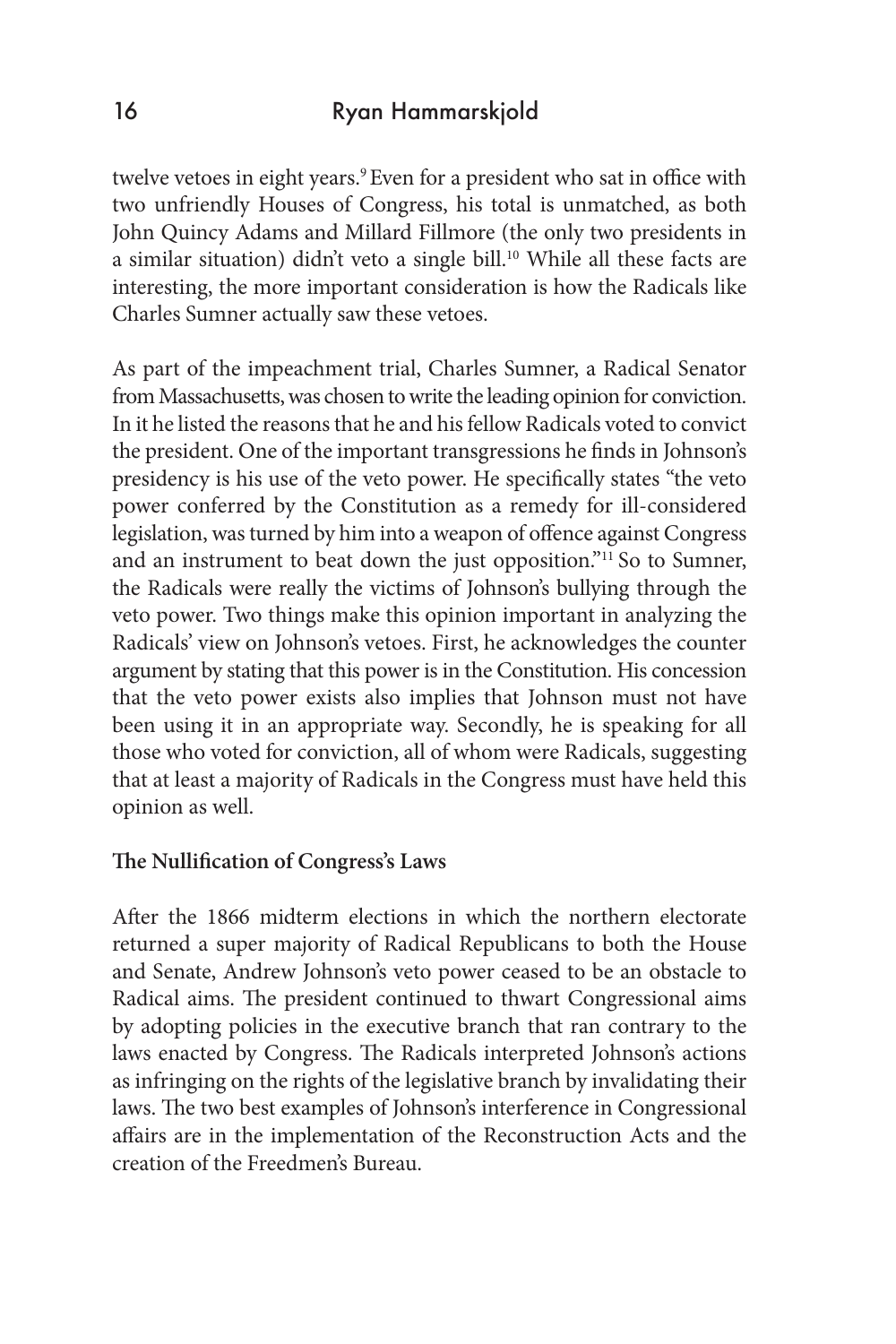In 1867 Congress passed "An Act to Provide for the More Efficient Government of the Rebel States," more commonly known as the Reconstruction Act. The bill reorganized the South into five military districts and gave the military the power to oversee reconstruction of the Southern state governments. In other words, it set a strict guideline for how the Southern states would be readmitted into the Union. However, Johnson's attorney general, Henry Stanbery, wrote a formal opinion that completely contradicted the objectives the Radicals had intended for the law. As Michael Les Benedict explains:

*Stanbery's interpretation minimized the power of the military authorities to which Congress had entrusted administration of the unreconstructed states. According to the Attorney General, the military could not remove recalcitrant officials of the Johnsonian provisional governments, enforce national laws in military courts, take cognizance of crimes committed before Congress passed the Reconstruction Act, or prohibit activities not in violation of state or national statute law.*<sup>12</sup>

Thus the Johnson administration had completely changed the meaning of the law and usurped Congress's right to legislate. George William Curtis criticized Johnson in his editorial in *Harper's Weekly* (a Radical newspaper) denouncing what he saw as blatant obstruction of the law. He complains that Stanbery's opinion defeated the purpose of the Reconstruction Acts, and that in doing so Johnson was not fulfilling his job as president.<sup>13</sup> This shows that not only were the Radicals enraged by Johnson's actions, but that they believed him to be overstepping his constitutional authority.

Johnson continued to thwart the intentions of Congress in the Reconstruction Acts by using his powers as Commander in Chief to remove those in the military whom Congress had put in charge of Reconstruction. In August of 1867, Johnson proceeded to suspend Secretary of War Edwin Stanton and dismiss General Philip Sheridan, who was in charge of the Louisiana district.<sup>14</sup> This event is depicted in Thomas Nast's cartoon in Harper's Weekly, in which he shows how by knocking down the pillars of Stanton and Sheridan, Johnson brought down the temple of Reconstruction (see Appendix A).<sup>15</sup> The cartoon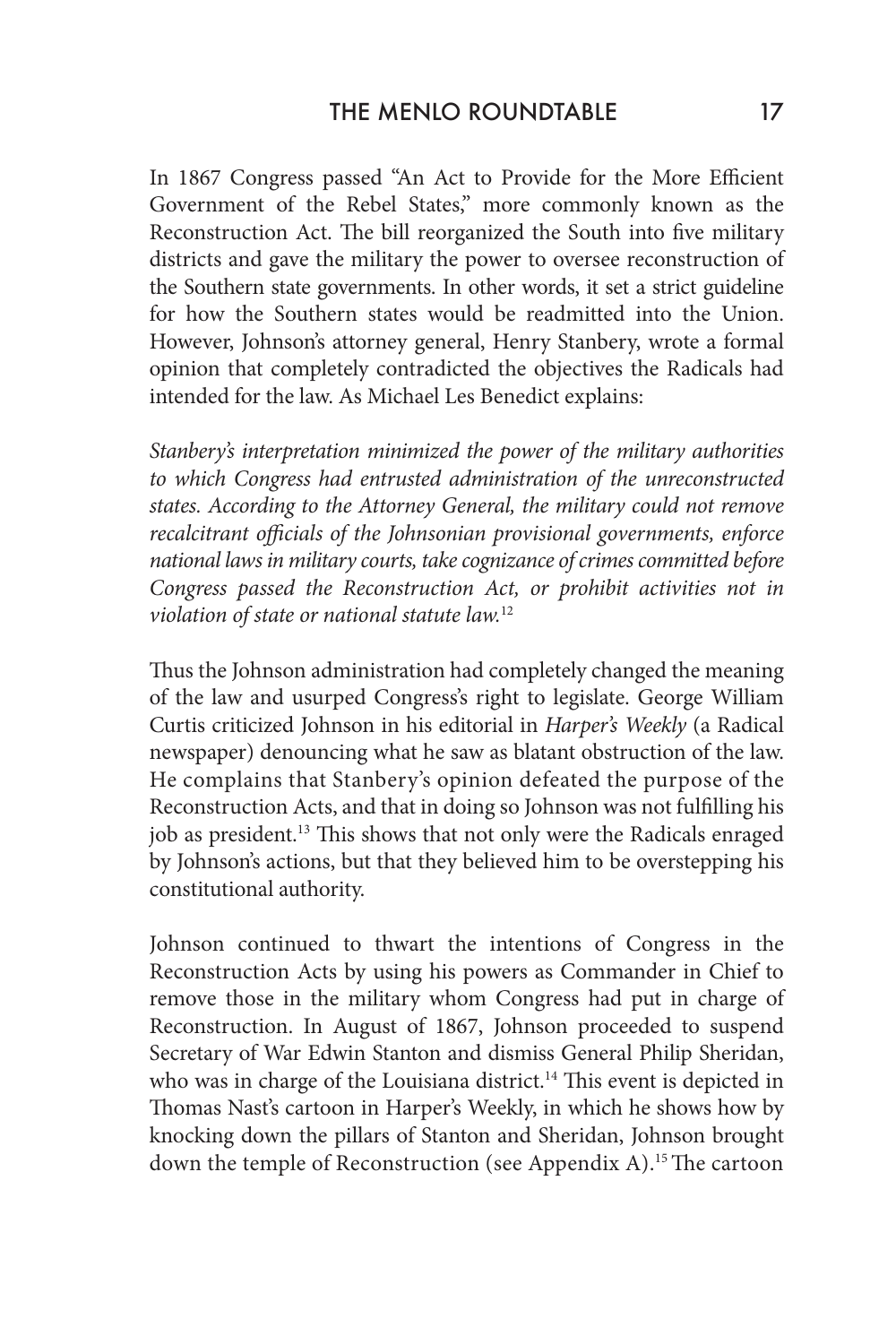shows that to Radicals, by dismissing these two key enforcers of Congressional Reconstruction, Johnson again rendered the Reconstruction Acts ineffective and void.

The other main example of an act of Congress annulled by Johnson's actions is the 1866 Freedmen's Bureau. The Freedmen's Bureau was an administration created by the Radicals to oversee the transition of the southern blacks from slaves to freedmen. One of the most important functions of the Bureau was to distribute government-confiscated land to the new freedmen for them to live and farm on. However, once Johnson adopted a policy of amnesty towards the South, "800,000 acres of abandoned lands in the hands of the Freedmen's Bureau melted quickly away" as it was given back to its previous owners, rendering the Bureau ineffective.16 Radicals became greatly offended by Johnson's policies. In the opinion of Charles Sumner, "the Freedmen's Bureau, that sacred charity of the Republic, was despoiled of its possessions for the sake of rebels."17 Thus, like the Reconstruction Acts, the Freedmen's Bureau was rendered effectively powerless by Johnson's executive policies to the frustration and indignation of the Radicals.

By invalidating the laws of Congress through his executive policies, Johnson was, or at least seemed to be, breaking the central pillar of the Constitution: the separation of powers. In both cases mentioned above the Radicals felt that it was their right to pass such legislation, and that the president had a duty to respect and enforce those laws as they had been created. As Curtis's editorial reveals, some Radicals felt that a president who does not fully execute the mandates of Congress has no right to hold his office. Thus Johnson's reluctance to do so is a clear motivation for those who pursued his impeachment. Any differences between our current interpretation of the Constitution and that of the Radicals are irrelevant in answering the question of why they impeached the president.

#### **Tyranny and Treason**

Radicals, who believed that Johnson abused his executive power, came to see him as either a tyrant or a traitor (or both). In some ways these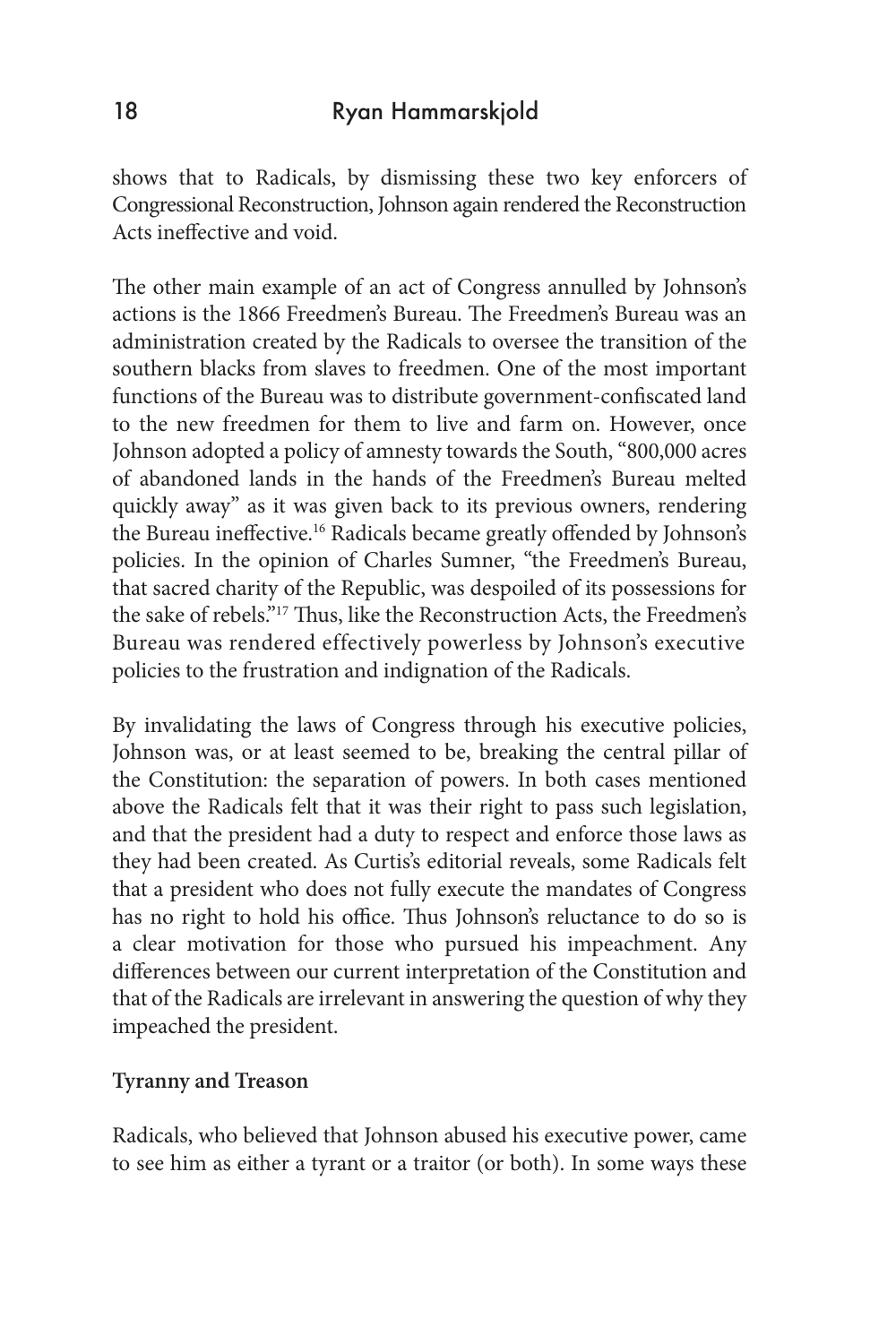ideas were much like conspiracy theories in that they were not based on any proof, only examples.

Thomas Nast, the Radical cartoonist from *Harper's Weekly*, published a set of political cartoons, most of which portrayed Johnson as a king. A particularly revealing one, "King Andy I," hyperbolically depicts Secretary of State Seward's remark that compared his relations with the president to one between a king and his minister (see Appendix B).<sup>18</sup> The idea of Johnson as king suggests that Nast considered him to be acting more like a king than a democratically elected president. Also, the background image of Radicals being executed under Johnson's orders and of Lady Liberty chained at his feet indicate that he believed not only that Johnson was seizing too much control, but also that the Radicals and the people were suffering for it. These views are not unique to Nast and *Harper's Weekly*. Sumner's opinion alludes to this idea when he states that the impeachment was issued because of the concern for "the safety of the Republic."19

The alternative and possibly more outlandish claim, that Johnson was in fact a traitor scheming to help the defeated South, made its way into Radical papers like the *Troy Weekly Times* (NY). In an article denouncing Johnson's removal of Stanton, which would lead to his impeachment, the paper openly and loudly labels Johnson a "perjured rebel and a traitor."<sup>20</sup> Such opinions cannot be accepted as fact, but the point remains that clearly some Radicals did hold them. Today this seems like an absurd conspiracy theory; however, if seen in the context of the time, with the fierce and frustrating battle of Reconstruction that never seemed to go the way the Radicals intended, the idea that a man who had done everything in his power to block their legislation was a traitor makes more sense.

By accepting that to some Radicals Johnson was a traitor, it becomes clearer that the impeachment was not simply driven by political greed. Instead if they did indeed believe this, as it appears many of them did, impeachment would have been their only option to save Reconstruction and protect the Republic from tyranny.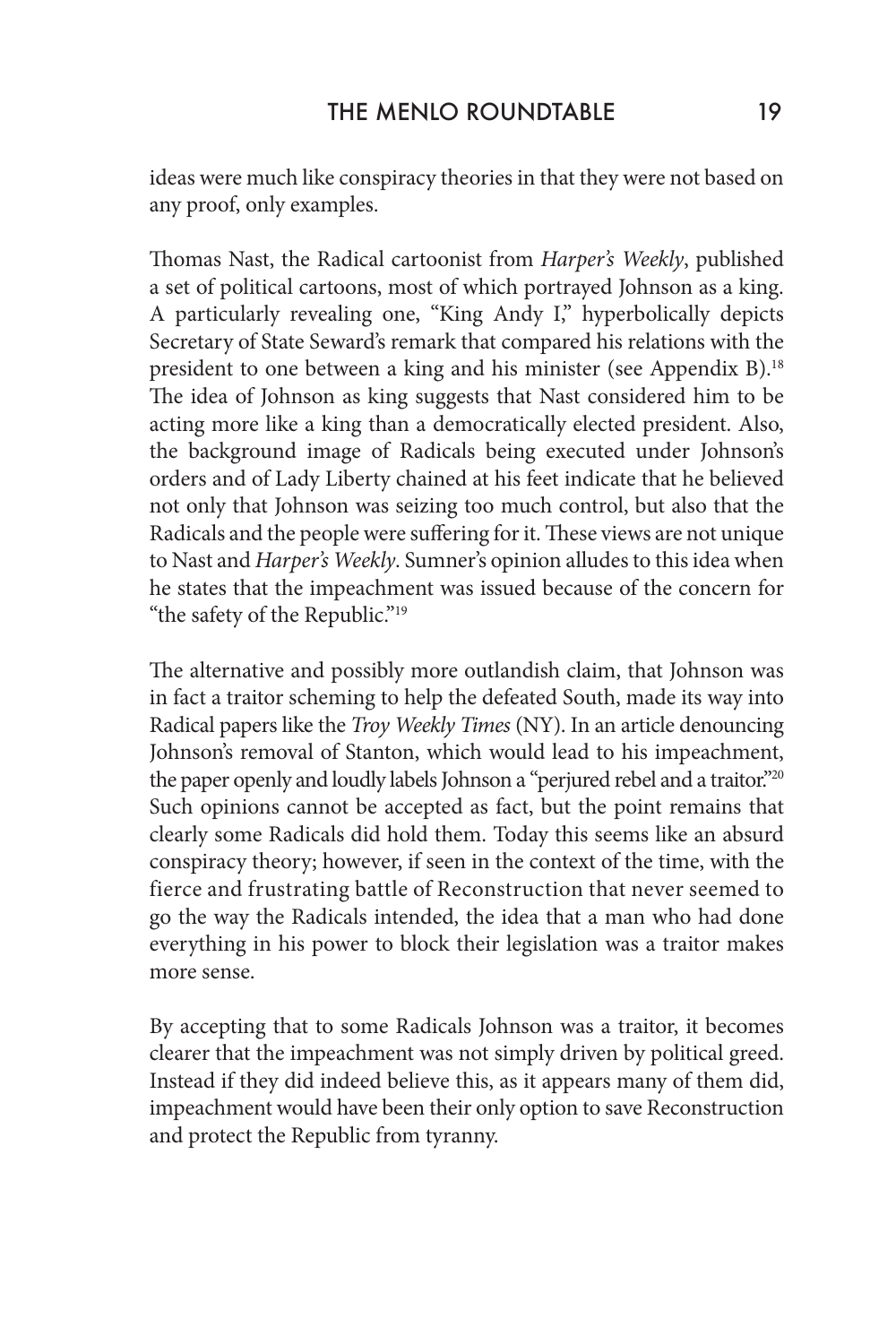## **Conclusion**

Radical newspapers and documents of the time reveal that the impeachment of Andrew Johnson can be attributed to more than the Radicals' political ambitions. Instead they were attempting to stop what they saw as a tyrant from spoiling their plans for reconstruction. The political battles of the impeachment and the views of the opposing sides offer an interesting insight into Reconstruction as a whole.

The frustration of the Radicals with Johnson's incessant attempts to veto and then nullify their laws helps explain Grant's later harsh policies toward the South. Because the Radicals had been able to get very little done under the Johnson presidency, they overcompensated by continuing their heavy-handed control so long. For example, the Union army stayed in the South until 1877, when popular northern commitment to the Radicals abated. This over-compensation was among many reasons that the Hayes-Tilden election in 1876 was so close.

Moreover, the fighting between the Radicals and Johnson can help explain why the Radicals ultimately failed to accomplish their reconstruction goals. While the Radicals busied themselves fighting what they saw as a tyrant, the white Southerners were busy organizing political and social resistance to Radical aims. Such organizations as the Klu Klux Klan were founded in the early years of Reconstruction while the president and Congress were too busy fighting over political power. As a result, nothing was done to force Reconstruction until 1870 with the passing of the Enforcement Acts. There were of course many other powerful contributory causes, but the conflict with the Johnson Presidency certainly helps explain the eventual failure of the Radical aims in Reconstruction.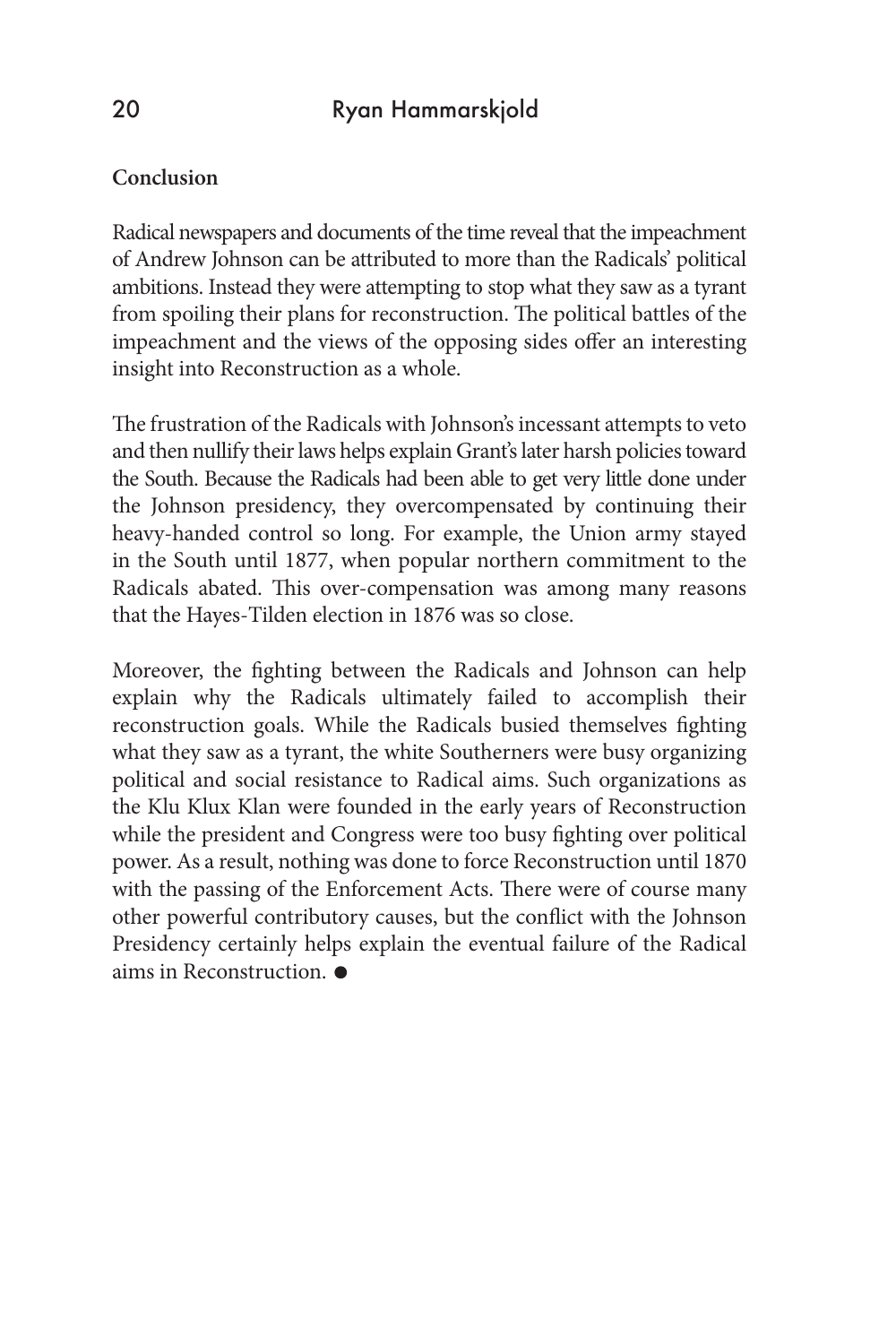# **Appendix A**



*Thomas Nast, "Sampson Agonistes at Washington," cartoon,* Harper's Weekly *(August 24, 1867) 696.*



*Thomas Nast, "King Andy I," cartoon,* Harper's Weekly *(November 3) 1866, 696.*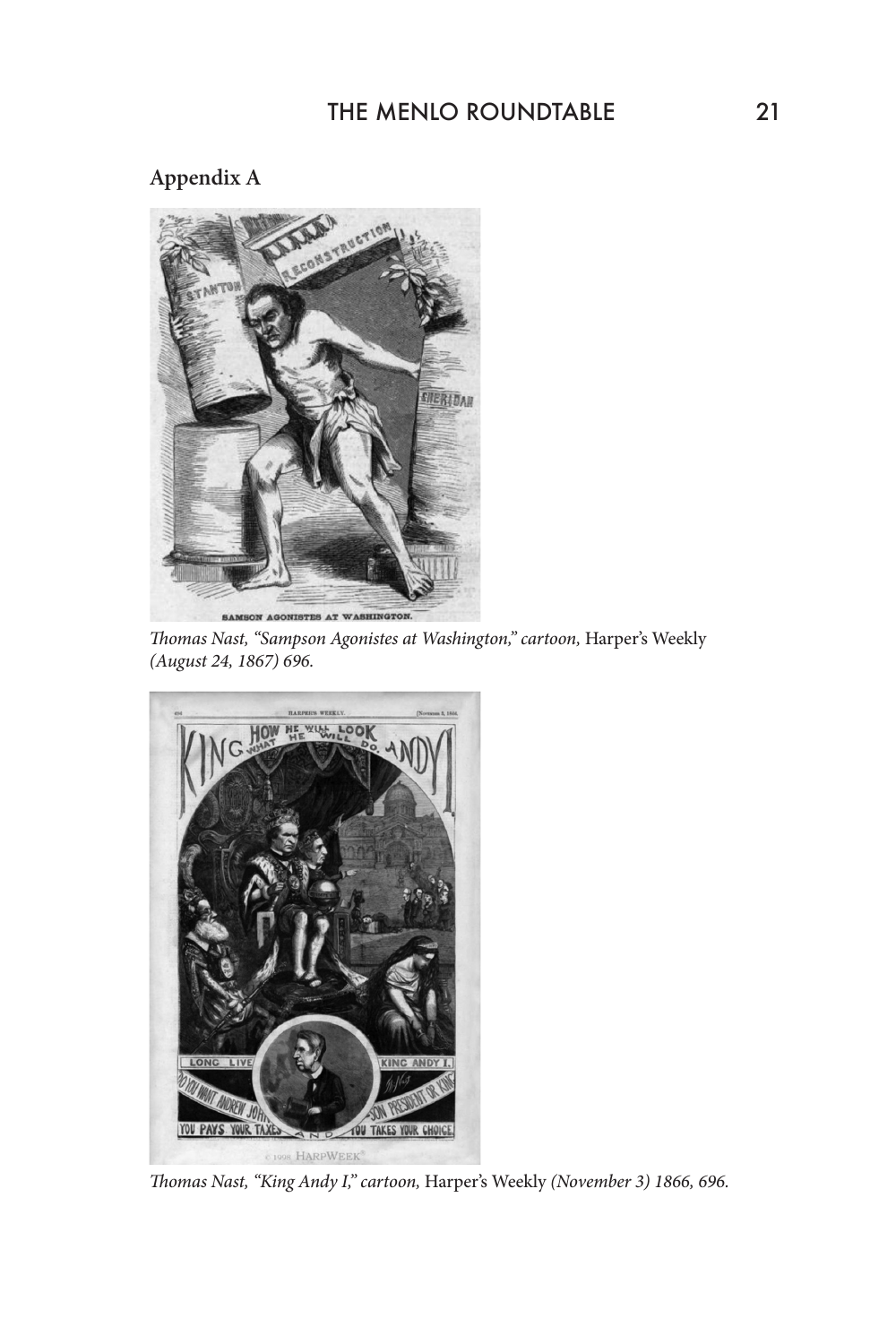# **Notes**

1. Charles Sumner, "Impeachment of Johnson—For Conviction," (1868) in *Essential Documents of American History*, ed. Norman P. Desmarais and James H. McGovern (2009), EBSCO, accessed March 18, 2013, http://search.ebscohost.com.

2. William A. Dunning, *Reconstruction, Political and Economic, 1865-1877* (New York: Harper and Bro.s, 1907), 103.

3. Michael Les Benedict, "A New Look at the Impeachment of Andrew Johnson," *Political Science Quarterly* 88, no. 3 (1973): 366-67.

4. Raoul Berger, *Impeachment: the Constitutional Problems*, (Cambridge: Harvard University Press, 1973), 262. Benjamin Wade was such a radical that he even supported women's suffrage. Such extreme views were one of the reasons that seven less fanatic Republicans voted to acquit Johnson and keep Wade from becoming president.

5. "The Impeachment Business," *Pittsfield Sun* (MA), March 5, 1868, 2.

6. Ibid.

7. James Grimes, "Impeachment of Andrew Johnson— For Conviction," (1868) in Desmarais and McGovern.

8. Gregory Harnes, *Presidential Vetoes 1789-1988* (Washington DC: US Government Printing Press, 1992), ix.

9. Ibid.

10. Ibid.

11. Sumner.

12. Benedict, 359.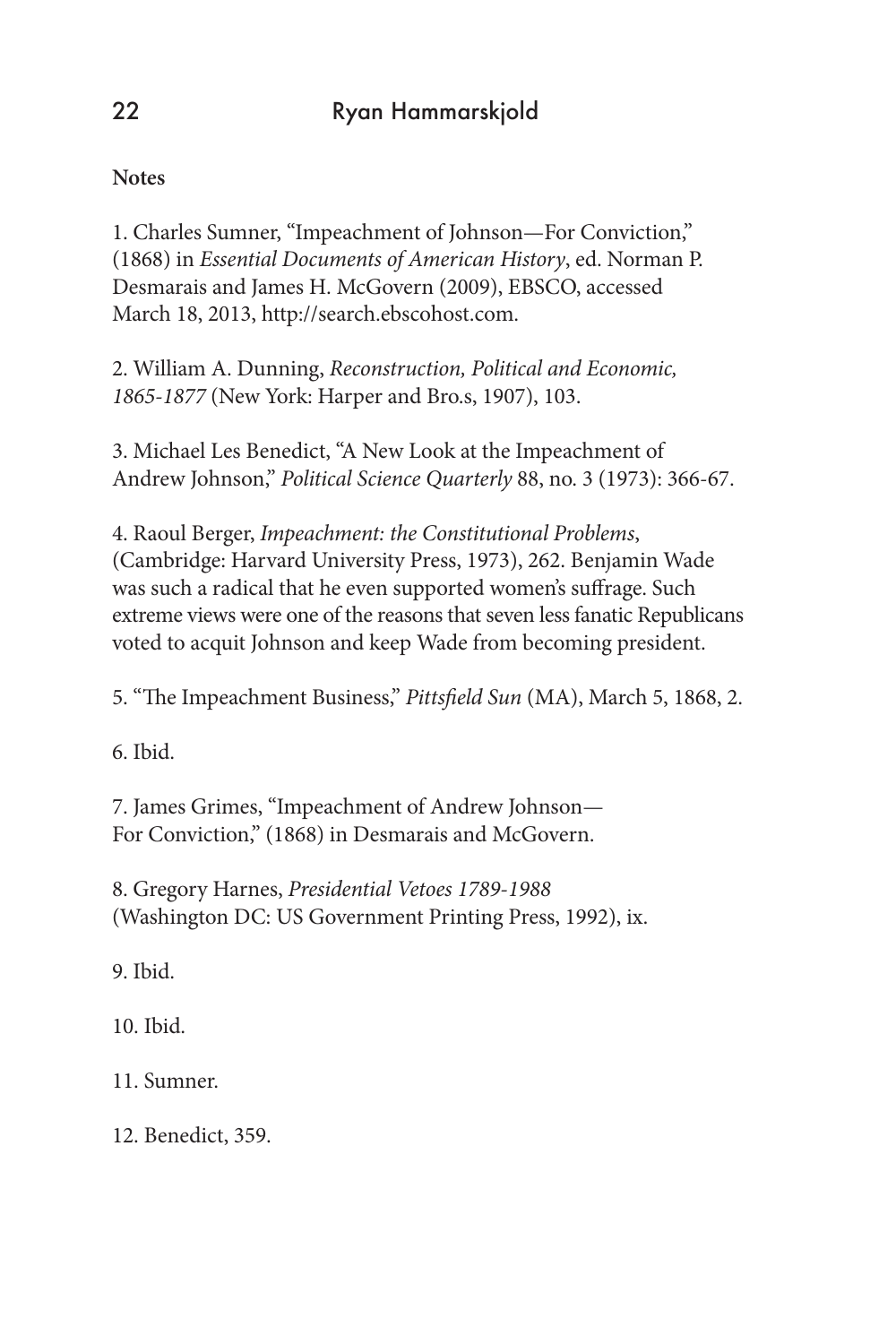13. George William Curtis, "Reconstruction and Obstruction," *Harper's Weekly*, July 6, 1867, 418.

14. Benedict.

15. Thomas Nast, "Sampson Agonistes at Washington," cartoon, *Harper's Weekly* (August 24, 1867) 696.

16. W.E.B Du Bois, "The Freedmen's Bureau," *Atlantic Monthly* 87 (1901) in Desmarais and McGovern.

17. Sumner.

18. Thomas Nast, "King Andy I," cartoon, *Harper's Weekly* (November 3) 1866, 696.

19. Sumner.

20. "Law Defied! Executive Usurpation and Crime - Andrew Johnson as Dictator and Traitor - A Bold Attempt at Revolution," *Troy Weekly Times* (NY), February 29, 1868, 1.

### **Bibliography**

#### *Primary Sources*

Curtis, George William. "Reconstruction and Obstruction." *Harper's Weekly*, July 6, 1867.

Grimes, James. "Impeachment of Johnson—For acquittal." 1868. In *Essential Documents of American History*, ed. Norman P. Desmarais and James H. McGovern, 2009. EBSCO. Accessed March 18, 2013. http://search.ebscohost.com.

Harnes, Gregory. *Presidential Vetoes 1789-1988*. Washington DC: US Government Printing Press, 1992.